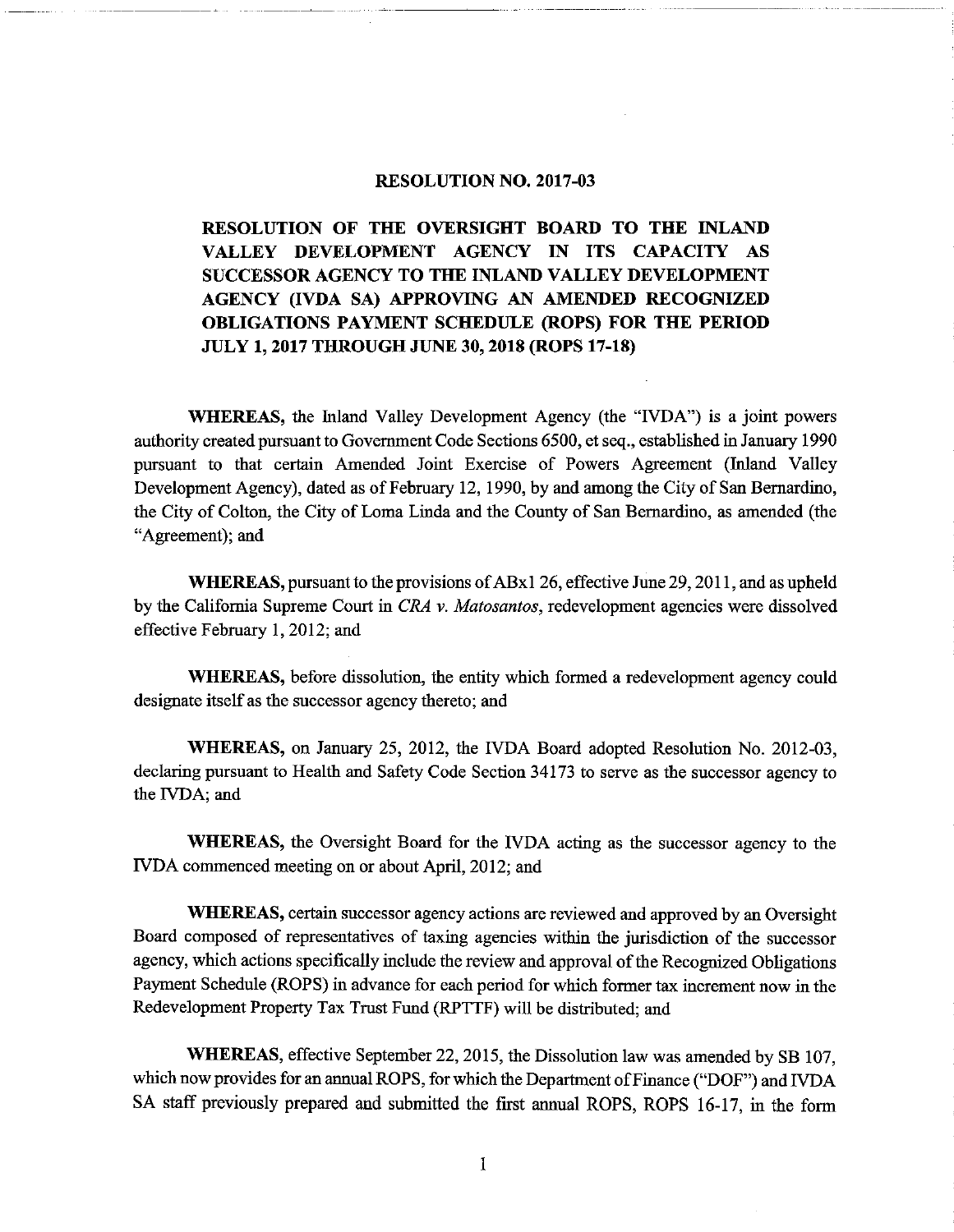required by the DOF pursuant to the recently adopted provisions of SB 107 and submitted ROPS 17- 18, in the form required by DOF, as approved by the Oversight Board; and

WHEREAS, Health & Safety Code provides for the ability to amend the ROPS once per year prior to October <sup>1</sup> as set out in Section 34177; and

WHEREAS, the Successor Agency did not include its administrative allowance on the original ROPS due to uncertainty regarding the amount, and DOF directed that the administrative allowance be placed on an amended ROPS; and

WHEREAS, IVDA SA staff has now prepared the attached amended ROPS 17-18, incorporated as Exhibit "A" to this Resolution, in the form required by the DOF; and

WHEREAS, no other changes have been made to the 2017-2018 ROPS except addition of the administrative allowance at line 42.

WHEREAS, upon approval by the Oversight Board, a copy of the amended ROPS 17-18 shall be submitted before October 1, 2017 in the manner required by Health & Safety Code Section 34180(j) to the County Auditor-Controller, the State Controller and the Department of Finance and posted on the successor agency's website.

NOW, THEREFORE, BE IT RESOLVED BY THE OVERSIGHT BOARD TO THE INLAND VALLEY DEVELOPMENT AGENCY IN ITS CAPACITY AS SUCCESSOR AGENCY TO THE INLAND VALLEY DEVELOPMENT AGENCY, AS FOLLOWS:

**SECTION 1.** The above Recitals are true and correct and are incorporated herein by this reference.

SECTION 2. The amended Recognized Obligations Payment Schedule for the Period July 1, 2017 through June 30, 2018 for the Inland Valley Development Agency, Successor Agency is approved. The Oversight Board directs the submission of such amended ROPS 17-18 to the State of California Department of Finance and other appropriate government agencies.

**SECTION 3.** This Resolution shall take effect upon the date of its adoption.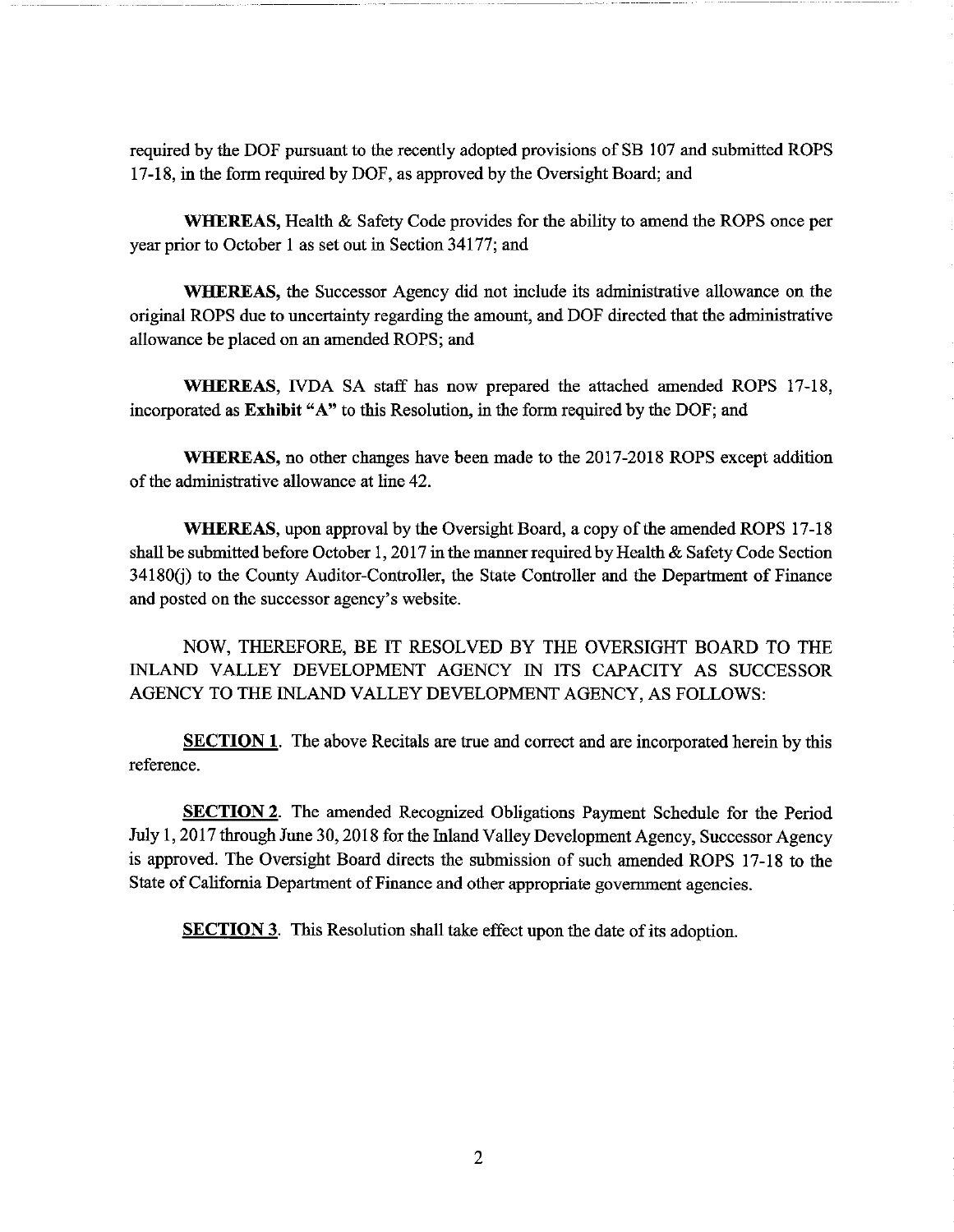PASSED, APPROVED AND ADOPTED this 26<sup>th</sup> day of September 2017.

n 1. .

Douglas Headrick, Chair Oversight Board of the Inland Valley Development Agency, acting as the Successor Agency to the Inland Valley Development Agency

SEAL) Attest:

Jennifer Farms, Clerk of the Oversight Board

of the Inland Valley Development Agency, acting as the Successor Agency to the Inland Valley Development Agency

I, Jennifer Farris, Clerk of the Oversight Board of the Inland Valley Development Agency, acting as the Successor Agency to the Inland Valley Development Agency do hereby certify that the foregoing Resolution No. 2017-03 was duly and regularly passed and adopted by the Oversight Board of the Inland Valley Development Agency acting as Successor Agency at am adjourned regular meeting thereof held on the  $26<sup>th</sup>$  day of September 2017 and that the foregoing is a full, true and correct copy of said Resolution and has not been amended or repealed.

SEAL)

Attest:

Jennifer#arri , Clerk of the Oversight Board of the Inland Valley Development Agency, acting as the Successor Agency to the Inland Valley Development Agency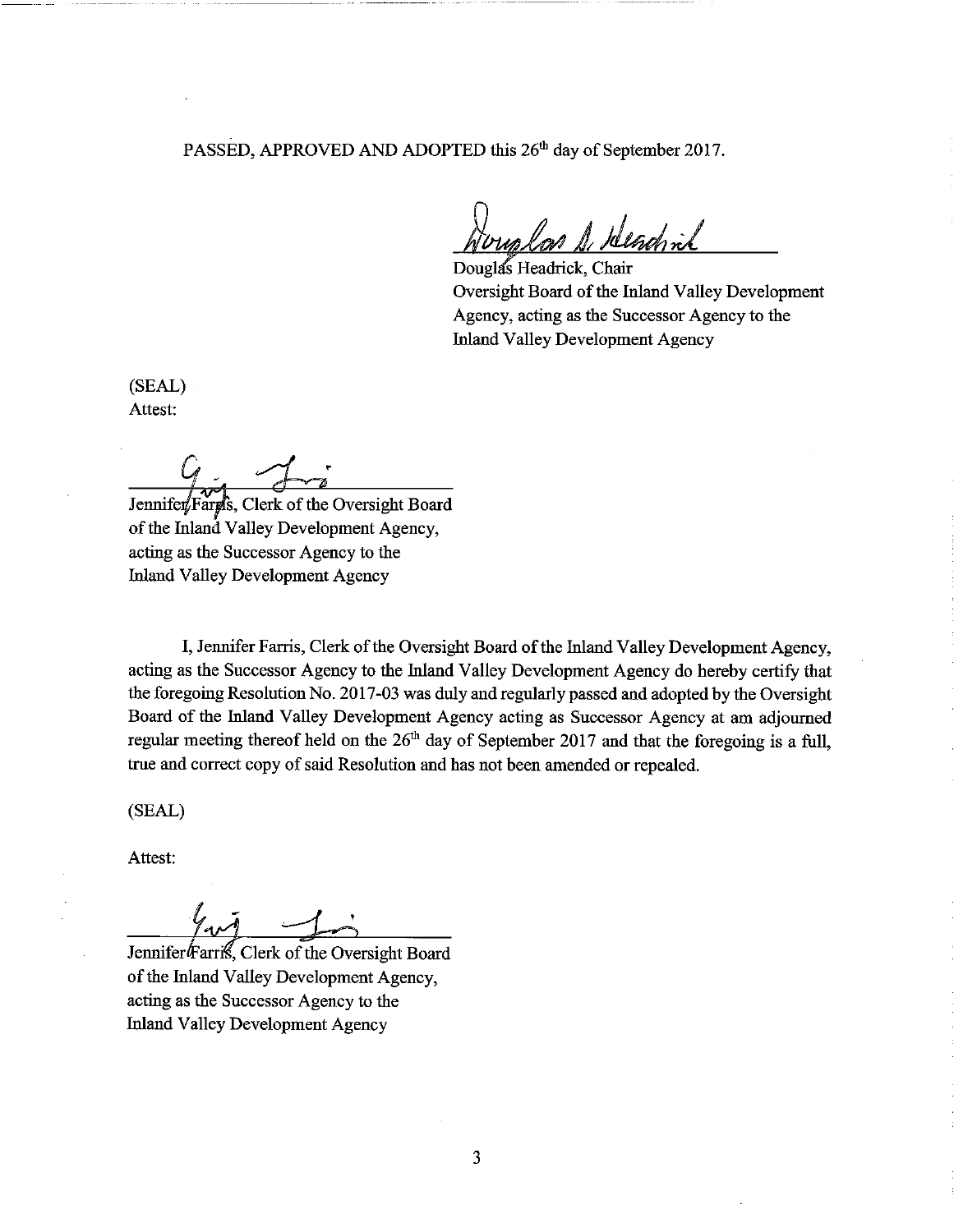## EXHIBIT A

# AMENDED RECOGNIZED OBLIGATIONS PAYMENT SCHEDULE FOR THE PERIOD JULY 1, 2017 THROUGH JUNE 30, 2018 (ROPS 17-18)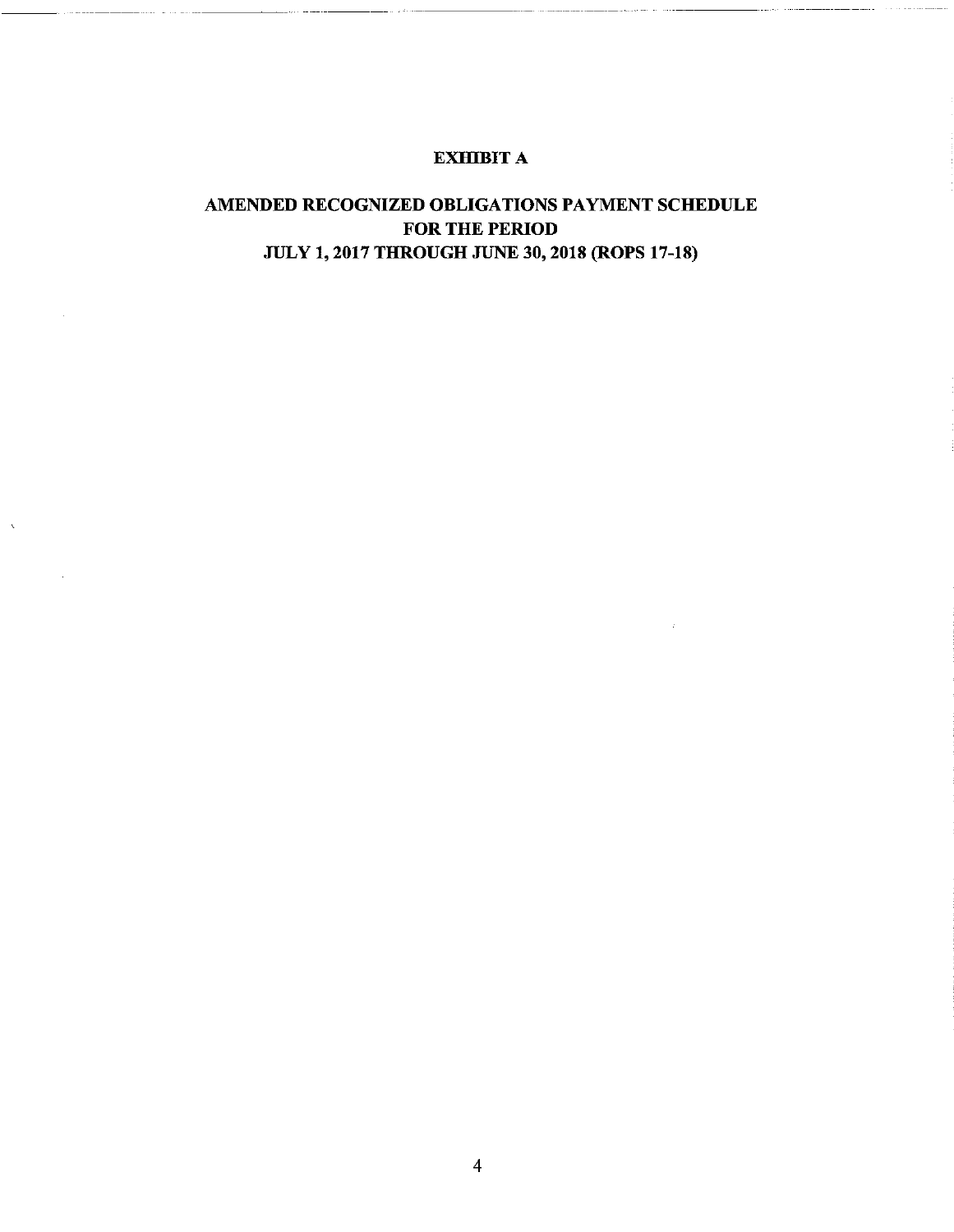# Amended Recognized Obligation Payment Schedule (ROPS 17-18B) - Summary

Filed for the January 1, 2018 through June 30, 2018 Period

| <b>Successor Agency:</b><br>County: |                             | <b>Inland Valley</b><br>San Bernardino                                            |                                                 |                                                    |    |                                            |
|-------------------------------------|-----------------------------|-----------------------------------------------------------------------------------|-------------------------------------------------|----------------------------------------------------|----|--------------------------------------------|
|                                     |                             | <b>Current Period Requested Funding for Enforceable Obligations (ROPS Detail)</b> | <b>ROPS 17-18B</b><br><b>Authorized Amounts</b> | <b>ROPS 17-18B</b><br><b>Requested Adjustments</b> |    | <b>ROPS 17-18B</b><br><b>Amended Total</b> |
| A                                   |                             | Enforceable Obligations Funded as Follows (B+C+D):                                |                                                 |                                                    |    |                                            |
| B                                   | <b>Bond Proceeds</b>        |                                                                                   |                                                 |                                                    |    |                                            |
| C.                                  | Reserve Balance             |                                                                                   |                                                 |                                                    |    |                                            |
| D                                   | <b>Other Funds</b>          |                                                                                   |                                                 |                                                    |    |                                            |
| Е                                   |                             | Redevelopment Property Tax Trust Fund (RPTTF) (F+G):                              | 6,031,580                                       | 42,604,261                                         |    | 48,635,841                                 |
| F                                   | <b>RPTTF</b>                |                                                                                   | 6,031,580                                       | 41,010,550                                         |    | 47,042,130                                 |
| G                                   | <b>Administrative RPTTF</b> |                                                                                   |                                                 | 1,593,711                                          |    | 1,593,711                                  |
| H                                   |                             | <b>Current Period Enforceable Obligations (A+E):</b>                              | 6,031,580                                       | 42,604,261                                         | S. | 48,635,841                                 |

Certification of Oversight Board Chairman: Pursuant to Section 34177 (o) of the Health and Safety code, <sup>I</sup> hereby certify that the above is a true and accurate Recognized Obligation Payment Schedule for the above named successor agency.

<u>ouglas D Headrick Choi</u>rman Name **Name is a contract of the Contract of Title** s/ 7 Signature **Date Date** 

| $-18B$<br>iustments | <b>ROPS 17-18B</b><br><b>Amended Total</b> |  |  |  |  |  |  |  |
|---------------------|--------------------------------------------|--|--|--|--|--|--|--|
|                     | \$                                         |  |  |  |  |  |  |  |
|                     |                                            |  |  |  |  |  |  |  |
|                     |                                            |  |  |  |  |  |  |  |
| 2,604,261           | \$<br>48,635,841                           |  |  |  |  |  |  |  |
| 1.010,550           | 47 042,130                                 |  |  |  |  |  |  |  |
| 1,593,711           | 1 593 711                                  |  |  |  |  |  |  |  |
| 2,604,261           | 48,635,841                                 |  |  |  |  |  |  |  |